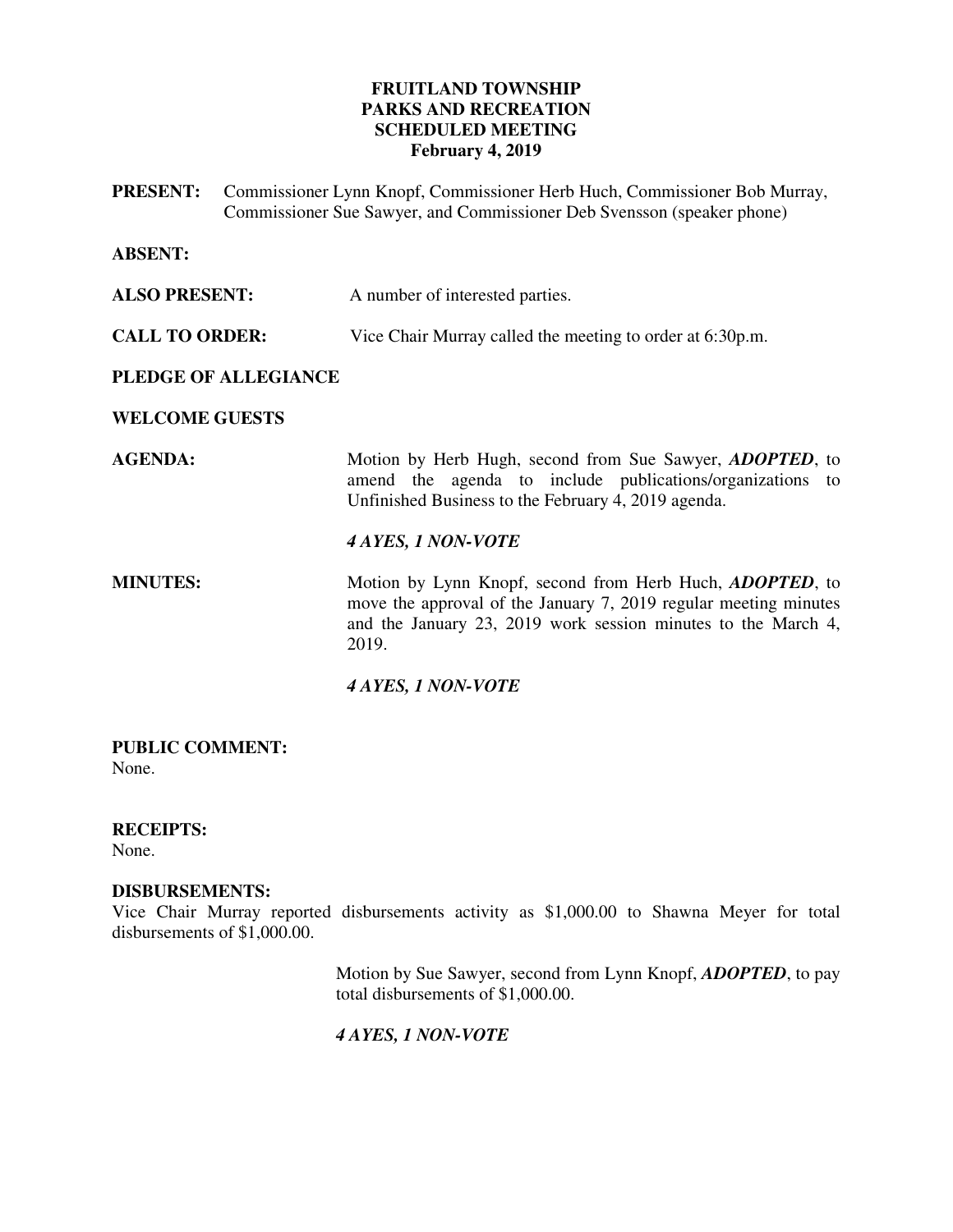#### **PARKS AND RECREATION COMMISSION** February 4, 2019 Page 2 of 3

#### **UNFINISHED BUSINESS:**

### **1. Information/update on projects including bleachers**

Commissioner Huch reported that he is meeting with an individual this week to get information and quotes on updating the bleachers. He will bring this information to the February work session. Commissioner Murray informed the commissioners that the soccer nets and clips and have been purchased and arrived. The total costs were \$344.00. Commissioner Sawyer stated that for the baseball field, the individuals working on it from North Muskegon Youth Baseball Club are in need of a sod cutter and fill, but they are working on it.

## **2. Marcus Park grill**

 Motion by Bob Murray, second from Lynn Knopf, *ADOPTED*, to purchase the Pilot Rock grill from Northern Tool in the total amount of \$237.98.

## *4 AYES, 1 NON-VOTE*

### **3. Maintenance**

Chairperson Svensson reported that the Commission is paying for five hours of the Maintenance Supervisor's time per week. Questions were asked what exactly they're getting with the parttime/seasonal help worker. She is going to work with Clerk Karolyn Rillema to get more information and clarification on this matter.

### **4. Grants**

Commissioner Knopf reported on different grants the Commission has the opportunity to get. She added that many things need to be completed before they are able to apply for these grants. Commissioner Knopf also added that there is a lot of competition for grants, but that with the proper work, they still might be able to achieve some.

### **5. Pickle ball**

The commissioners discussed whether there were already lines painted on the courts or not. Commissioner Knopf mentioned the idea of having an individual come in to teach about pickle ball, adding that it would be free to do so. She is going to reach out to see about having someone come in. The commission agreed to revisit this topic at the February 28, 2019 work session.

### **6. Pavilion rentals/use of funds**

The commissioners agreed that they would like to rent both pavilions. With the work they plan to do to bring water to the second pavilion and to change the faucet at the second pavilion, they all agreed it makes sense. They agreed that by not renting both, it could hurt the chances of renting the one currently being charged for because the other is free. They agreed that they are going to work on getting all of the work completed on the pavilions before rental season to start renting them both. More discussions will take place at the February 28, 2019 work session.

### **7. Ongoing work sessions**

The commissioners agreed to have their next work session on February 28, 2019 at 10:00a.m. After much discussion about future work sessions, the commissioners agreed to decide on them on a month to month basis for the rest of this fiscal year and to discuss future work sessions at the February 28, 2019 work session.

### **8. Faucets at pavilions**

Included in pavilion discussions.